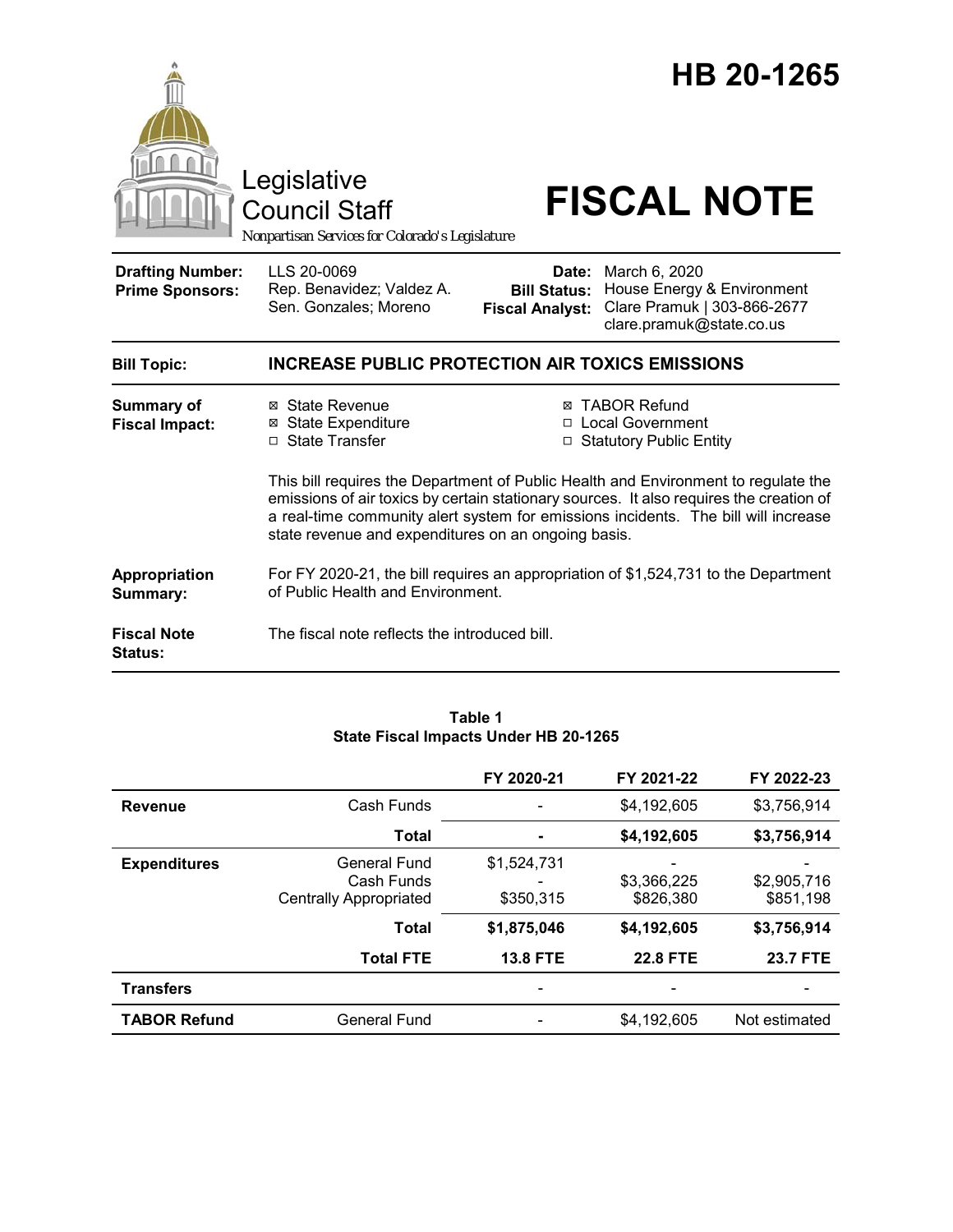### **Summary of Legislation**

This bill expands the Colorado Hazardous Air Pollutant Control and Reduction Program in the Department of Public Health and Environment (CDPHE) to include the regulation of covered air toxics shown in Table 2 and any other hazardous air pollutant listed in rule by the Air Quality Control Commission (commission). Regulation is required to be more stringent than under the Federal Clean Air Act. Stationary sources that reported at least one of the release amounts of covered air toxics shown in Table 2 in its federal toxics release inventory filing is considered a covered facility for purposes of this bill.

| Table 2                                             |
|-----------------------------------------------------|
| Release Amounts to be Considered a Covered Facility |
| <b>Under HB 20-1265</b>                             |

| <b>Covered Air Toxic</b> | <b>Release Amount</b> |
|--------------------------|-----------------------|
| Hydrogen Cyanide         | $10,000$ lbs.         |
| Hydrogen Flouride        | $10,000$ lbs.         |
| Hydrogen Sulfide         | $5,000$ lbs.          |
| Benzene                  | $1,000$ lbs.          |

**Commission responsibilities.** Beginning in 2026 and at least every five years thereafter, the commission is required to determine whether additional hazardous air pollutants should be listed as covered air toxics, the emission threshold for covered facilities, and whether any emission threshold for existing covered facilities should be lowered, and to make those changes in rule. The commission must also:

- promulgate rules requiring fenceline monitoring and near-source monitoring by January 1, 2021;
- report to the General Assembly on the resources needed to set the health-based emission limits by January 1, 2021;
- set, by rule, a health-based emission limit for each covered air toxic that has no existing state or federal limit according to provisions in the bill;
- identify disproportionally affected communities in rule;
- promulgate rules for violations related to emissions from flares and pressure relief devices at refineries;
- consider adopting regulations related to leak detection and repair and to reduce emissions from equipment leaks and wastewater at refineries;
- make all research, studies and underlying support for health-based emission limits available to the public;
- establish a real-time community alert system for air pollutant incidents; and
- set a fee in rule to cover the indirect and direct administration costs of the bill.

The commission is prohibited from revising a health-based emission limit in a covered facility's permit unless the revision is more protective of public health or solely considering cost or technical feasibility in setting a limit.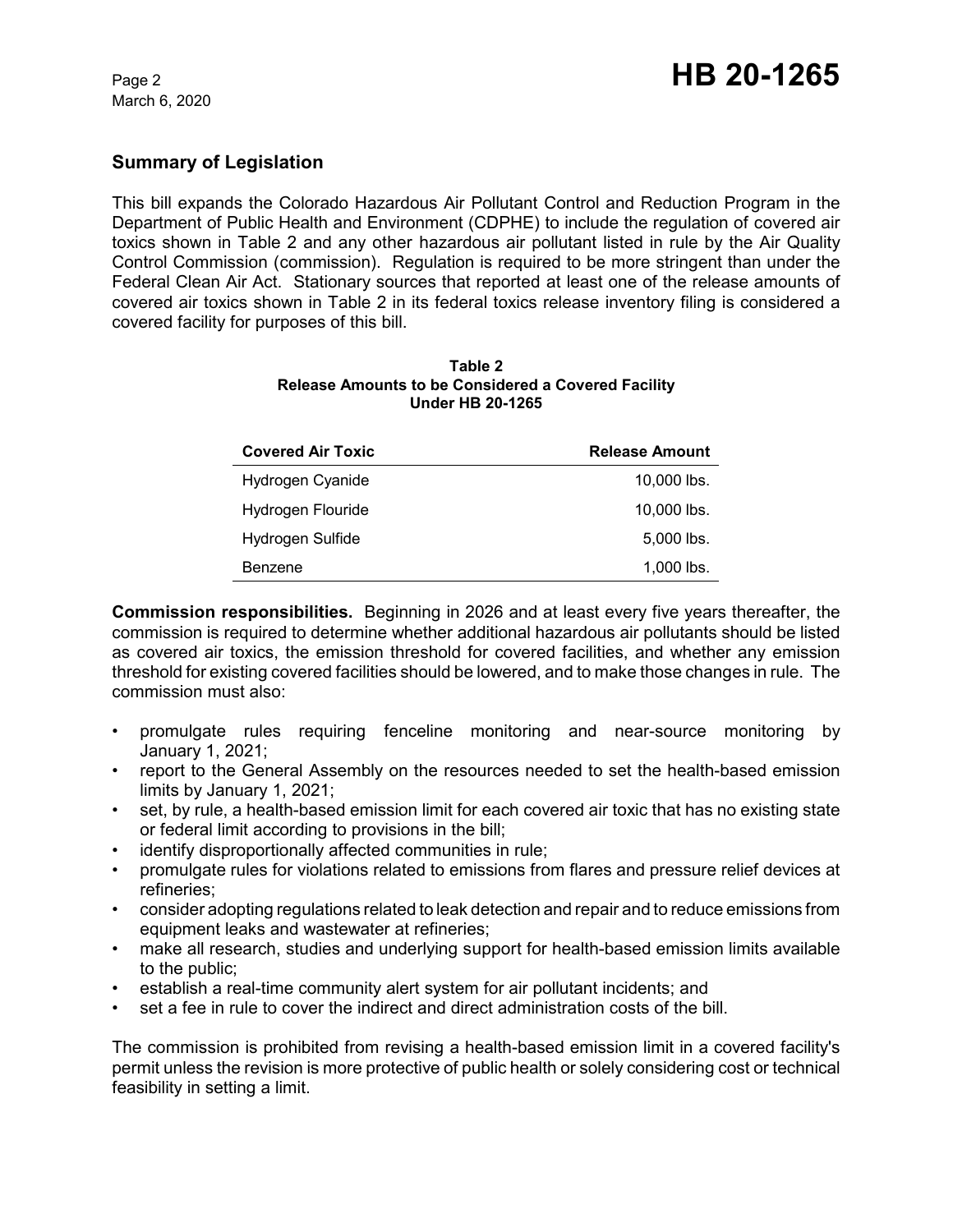March 6, 2020

**Air Pollution Control Division Responsibilities.** The bill requires the Air Pollution Control Division (division) in the CDPHE to:

- post draft monitoring plans on its website for at least 90 days of public comment;
- hold at least two public hearings regarding a draft monitoring plan at a location near the covered facility, one of which must be held during a weekend;
- provide interpretation services for the two most prevalent languages spoken in the affected community;
- with a covered facility, consult with affected local governments;
- respond in writing to all written and oral public comments received before approving a monitoring plan;
- post approved plans in the two most prevalent languages on the division website; and
- provide hard copies of the approved plan publicly available at the division.

**Covered facilities responsibilities**. By May 1, 2021, each covered facility is required to submit a fenceline monitoring and near-source monitoring plan to the division. The plan must be written in the two most prevalent languages spoken in the affected community and must identify:

- monitoring equipment;
- siting and equipment specifications;
- maintenance and quality assurance procedures;
- methods for disseminating monitoring data; and
- other air pollutants that the monitors can measure.

Within two years after initiating the monitoring plan, all data dissemination must be written in the two most prevalent languages spoken in the affected community. The covered facility must also report air pollutants measured by the monitors even if they are not considered air toxics. Covered facilities are required to update and resubmit for division approval their monitoring plans every five years and make hard copies of approved plans publicly available at libraries in the affected communities. Covered facilities will be charged a processing fee to cover the division's indirect and direct costs of reviewing and approving the plan.

**Cumulative impacts.** Covered facilities are required to conduct a cumulative impacts analysis as part of their air pollution permit application. If the division determines that the existing emissions have an unacceptable adverse cumulative impact on any disproportionately impacted community, the division will require a decrease or cessation of the emissions within 90 days.

**Public notice of incidents.** As noted above, the commission will establish a real-time community alert system for air pollutant incidents in rule. Information disseminated by the alert system must be in the two most prevalent languages spoken in the affected community and be available:

- through opt-out text messages and reverse 911 calls;
- to local emergency planning and response organizations and area health agencies, clinics, and hospitals;
- to local governments and the public; and
- to school administrators and parents of school children.

Covered facilities are required to immediately call the incident reporting number, the division, and the Department of Public Safety (DPS). The DPS is required to work with local emergency planning and response organizations to develop a model memorandum of understanding between jurisdictions.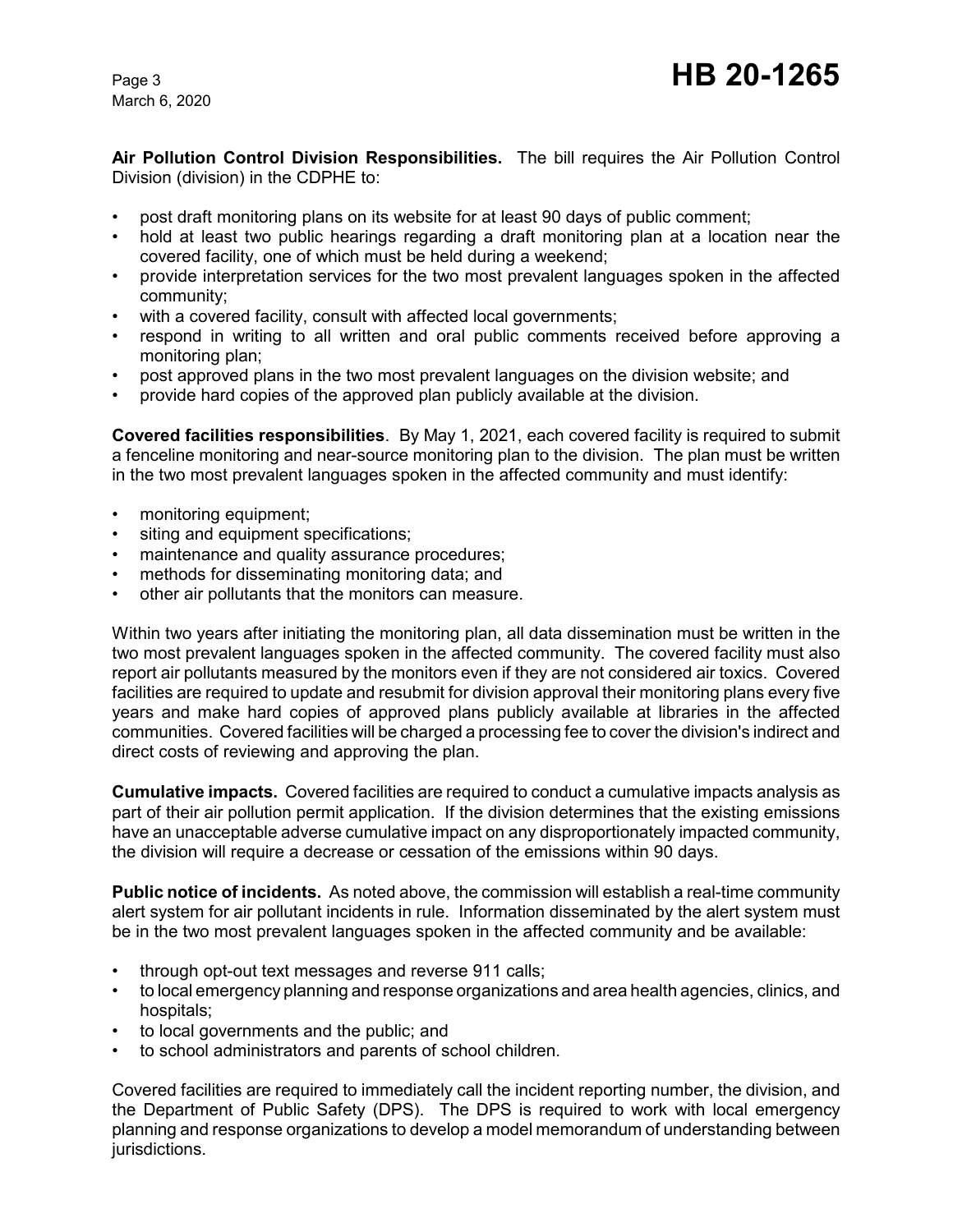## **Background**

Based on the 2018 U.S. Environmental Protection Agency's Toxics Release Inventory (TRI), eight stationary sources in Colorado reported at least one air toxic at or above the thresholds in the bill to qualify as covered facilities. These are:

- Clean Harbors Deer Trail (Hydrogen Flouride)
- EVRAZ Rocky Mountain Steel Mill Pueblo (Hydrogen Flouride)
- General Shale Brick Denver (Hydrogen Flouride)
- Goodrich Carbon Operations Pueblo (Benzene)
- Public Service Co., Comanche Power Plant Pueblo (Hydrogen Flouride)
- Sinclair Terminal Henderson (Benzene)
- Suncor Refinery Commerce City (Hydrogen Cyanide, Hydrogen Sulfide, Benzene)
- Tri-State Generation and Transmission Craig (Hydrogen Flouride)

#### **State Revenue**

This bill will increase state revenue by \$4,192,605 in FY 2021-22 and \$3,756,914 in FY 2022-23 from fees on covered facilities to recover the costs of implementation. The fees will be set by the commission in rule for deposit into the Stationary Sources Control Fund and are assumed to be based on the type and amount of air toxics emitted by a covered facility. This revenue is subject to TABOR.

### **State Expenditures**

This bill will increase state expenditures by \$1,875,046 in FY 2020-21 and 13.8 FTE, \$4,192,605 in FY 2021-22 and 22.8 FTE, and \$3,756,914 in FY 2022-23 and 23.7 FTE for the CDPHE. The Department of Public Safety will experience a workload increase. Expenditures for FY 2020-21 will be paid from the General Fund and in subsequent years from the Stationary Sources Control Fund. Expenditures are shown in Table 3 and explained below.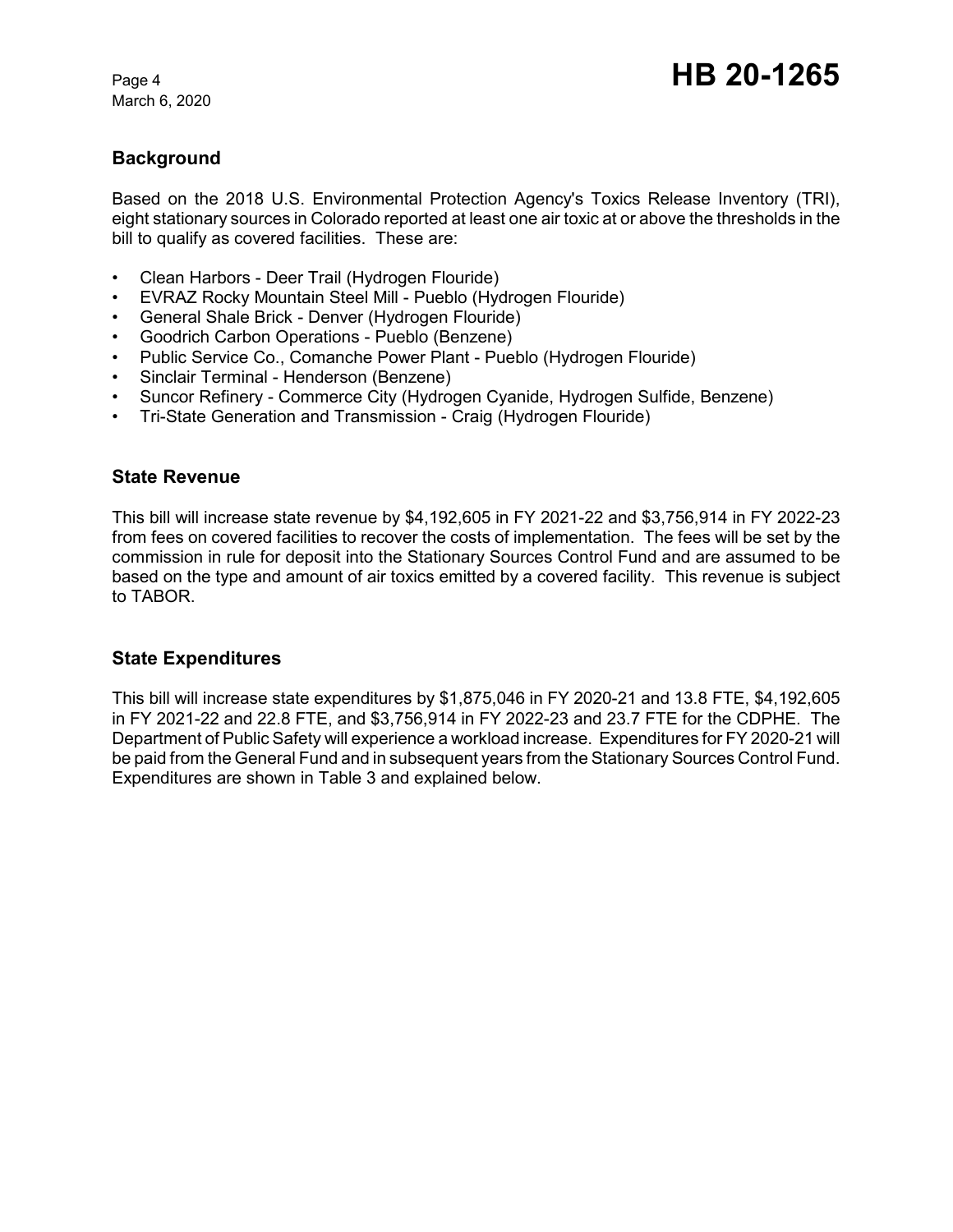|                                             | FY 2020-21                          | FY 2021-22      | FY 2022-23      |  |  |
|---------------------------------------------|-------------------------------------|-----------------|-----------------|--|--|
| Department of Public Health and Environment |                                     |                 |                 |  |  |
| <b>Personal Services</b>                    | \$1,015,170                         | \$1,833,516     | \$1,919,084     |  |  |
| <b>Operating Expenses</b>                   | \$17,685                            | \$29,700        | \$30,915        |  |  |
| Capital Outlay Costs                        | \$80,600                            | \$55,800        | \$6,200         |  |  |
| Data Warehouse and Public Portal            |                                     | \$1,219,620     | \$719,810       |  |  |
| <b>Legal Services</b>                       | \$326,196                           | \$155,636       | \$155,636       |  |  |
| <b>Meeting Costs</b>                        | \$42,480                            | \$32,281        | \$32,280        |  |  |
| Travel                                      | \$42,600                            | \$39,672        | \$41,791        |  |  |
| Centrally Appropriated Costs*               | \$350,315                           | \$826,380       | \$851,198       |  |  |
| FTE - Personal Services                     | 12.1 FTE                            | 22.0 FTE        | 22.9 FTE        |  |  |
| FTE - Legal Services                        | <b>1.7 FTE</b>                      | 0.8 FTE         | $0.8$ FTE       |  |  |
|                                             | <b>Total Cost</b><br>\$1,875,046    | \$4,192,605     | \$3,756,914     |  |  |
|                                             | <b>Total FTE</b><br><b>13.8 FTE</b> | <b>22.8 FTE</b> | <b>23.7 FTE</b> |  |  |

**Table 3 Expenditures Under HB 20-1265**

 *\* Centrally appropriated costs are not included in the bill's appropriation.*

**Administration.** CDPHE will need an increasing number of staff to implement the provisions of the bill. This will include scientists, engineers, environmental protection specialists, statistical analysts, an administrator and support staff. Staffing by year is shown in Table 3 above.

**Rulemaking.** The bill requires six rulemakings over the next three years. These include rules on:

- disproportionately impacted communities;
- monitoring, recordkeeping, and reporting requirements for covered facilities;
- health-based standards;
- real-time community alert system:
- refinery requirements; and
- fees.

Rulemaking will require staff travel, research, data collection, analysis, rule drafting, as well as stakeholder meetings. CDPHE requires 3,060 hours of legal services provided by the Department of Law for rulemaking and general counsel in FY 2020-21 and 1,460 hours in FY 2021-22 and FY 2022-23.

**Covered facility monitoring plans.** CDPHE staff will review draft monitoring plans for completeness and accuracy of required elements, and work with facilities to revise draft plans. They will also hold public meetings, consult with local governments, respond to comments, and post the final plans.

**Permitting.** Beginning in FY 2021-22, staff will begin incorporating approved monitoring plans into operating permit renewals. After health-based standards for covered air toxics are adopted in rule, permits will be reopened and reissued to include the standards.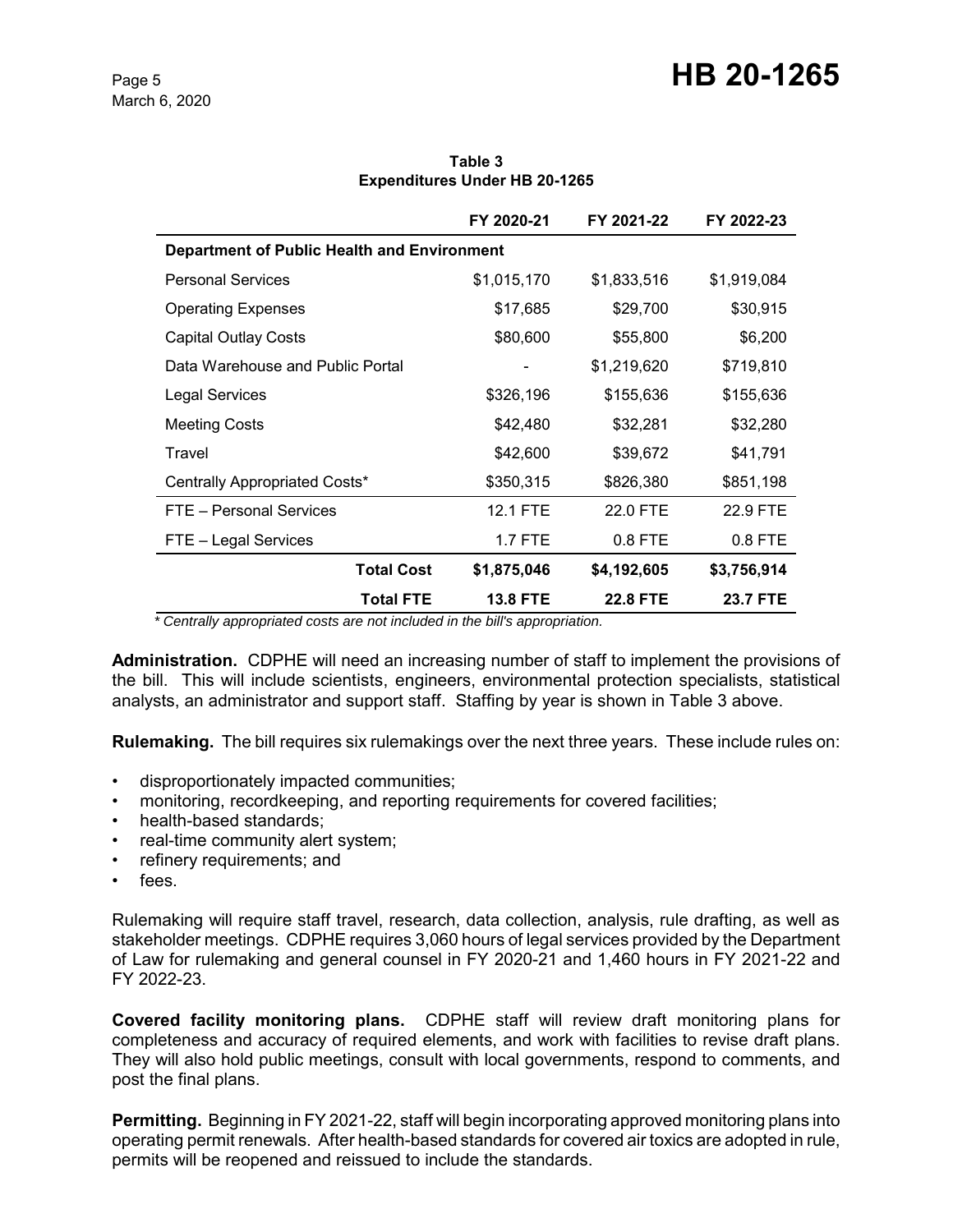March 6, 2020

**Health-based standards resource report.** The Toxicology and Risk Assessment Section in the Disease Control and Environmental Epidemiology Division will develop the technical report for the commission to submit to the General Assembly on the estimated resources needed to promulgate the rules establishing health-based emission limits.

**Compliance and enforcement.** Environmental protection staff will be responsible for compliance oversight and enforcement activities. This will include inspections of covered facilities, review of emissions data, and initiating enforcement actions for violations.

**Data warehouse and public portal**. The Office of Information Technology will develop and maintain a new system for the receipt and storage of data and for making the information accessible to the public. CDPHE staff will provide input on the design of the system. The project will begin in FY 2021-22 with costs of \$1,219,620. Costs in FY 2022-23 are \$719,810. The system will have annual ongoing costs of \$320,000.

**Meeting costs.** Costs for meetings include room rental, security, interpreters, and translation of the documents provided to participants.

**Travel.** Travel includes costs to attend community meetings, make site visits, training, and a leased vehicle. The Department of Personnel and Administration will be reappropriated \$8,000 per year beginning in FY 2020-21.

**Department of Public Safety.** The DPS will have an increase in workload to develop a model memorandum of understanding between adjacent jurisdictions to integrate alert systems to work across jurisdictional boundaries. This workload increase can be accomplished within existing appropriations.

**Centrally appropriated costs.** Pursuant to a Joint Budget Committee policy, certain costs associated with this bill are addressed through the annual budget process and centrally appropriated in the Long Bill or supplemental appropriations bills, rather than in this bill. These costs, which include employee insurance and supplemental employee retirement payments, are estimated to be \$350,315 in FY 2020-21, \$826,380 in FY 2021-22, and \$851,198 in FY 2022-23.

**TABOR refund.** The bill is expected to increase state General Fund obligations for TABOR refunds by \$4,192,605 in FY 2021-22. Under current law and the December 2019 Legislative Council Staff forecast, the bill will correspondingly increase the amount refunded to taxpayers via sales tax refunds made available on income tax returns for tax years 2022, respectively. A forecast of state revenue subject to TABOR is not available beyond FY 2021-22.

#### **Local Government**

The bill will increase workload for local jurisdictions to work with the CDPHE and the DPS to coordinate emergency planning and response. Local jurisdictions may also be involved in the development of monitoring plans for covered facilities.

### **Effective Date**

The bill takes effect upon signature of the Governor, or upon becoming law without his signature.